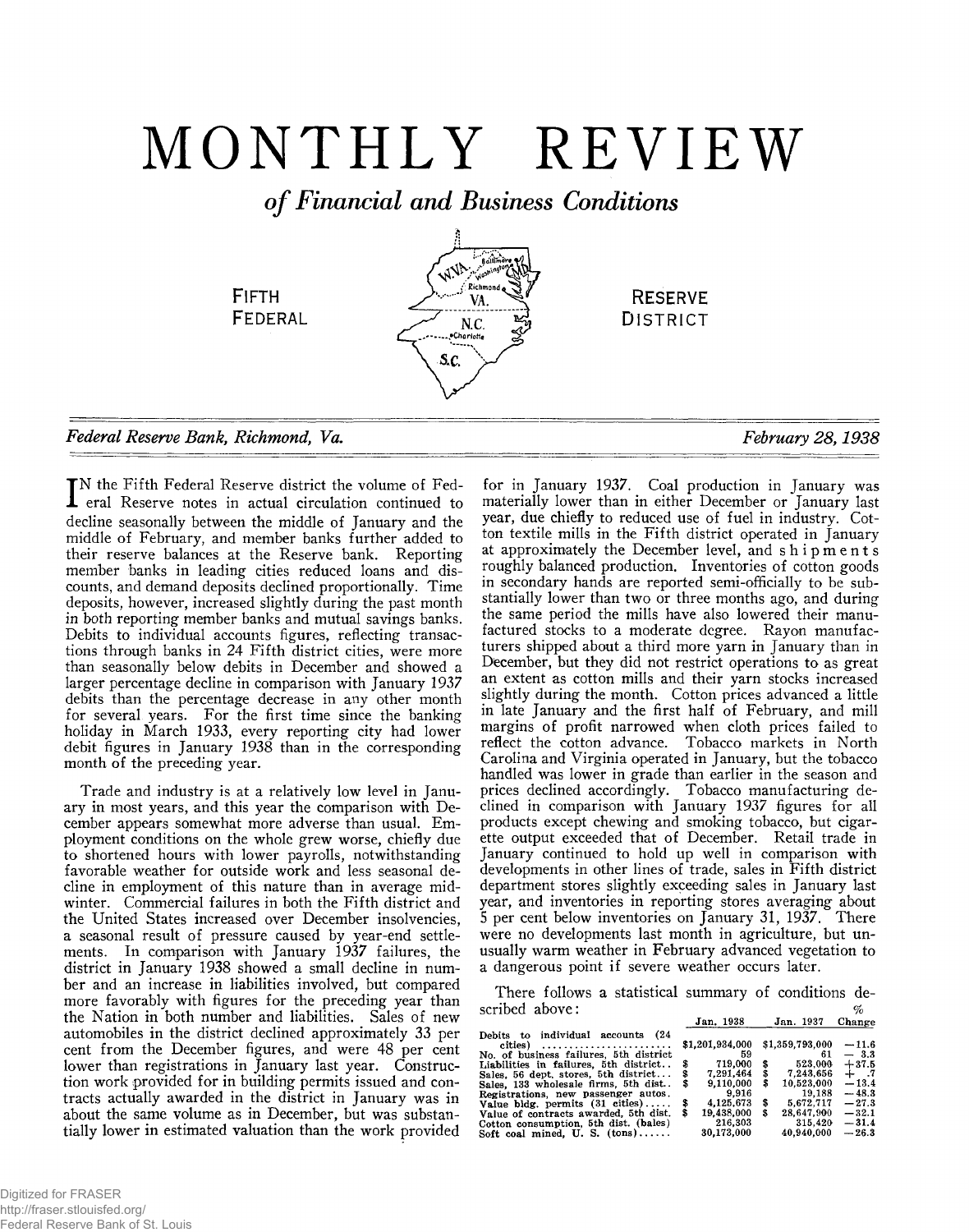#### BANKING CONDITIONS

**RESERVE BANK STATEMENT:** Changes in items on the statement of the Federal Reserve Bank of Richmond between the middle of January and the middle of February were seasonal. The circulation of Federal Reserve notes dropped by \$7,577,000 as the return flow of currency continued after the passing of the holiday season, and member bank reserve deposits rose by \$3,801,000 during the month. Little change occurred in the bank's earning assets, discounts held and industrial advances declining \$36,000 and \$52,000, respectively, while the portfolio of open market paper rose by \$1,000. Cash reserves of the bank rose \$1,593,000 between January 15 and February 15, and the ratio of cash reserves to note and deposit liabilities combined gained approximately a tenth of a point.

|                                                                   | 000 omitted                   |                                     |                              |  |
|-------------------------------------------------------------------|-------------------------------|-------------------------------------|------------------------------|--|
| <b>ITEMS</b>                                                      | Feb. 15                       | Jan. 15                             | Feb. 15                      |  |
|                                                                   | 1938                          | 1938                                | 1937                         |  |
| Open market paper<br>Industrial advances<br>Government securities | 523<br>24<br>1.707<br>136,297 | 559<br>\$<br>23<br>1.759<br>136,297 | \$<br>25<br>2.548<br>133,417 |  |
| Total earning assets $\dots\dots\dots\dots\dots$                  | 138.551                       | 138.638                             | 135,994                      |  |
| Circulation of Fed. Res. notes                                    | 195.377                       | 202.954                             | 197.378                      |  |
| Members' reserve deposits                                         | 222.014                       | 218,213                             | 211.325                      |  |
|                                                                   | 307.930                       | 306.337                             | 303.997                      |  |
| Reserve ratio                                                     | 69.81                         | 69.68                               | 69.90                        |  |

EXCESS RESERVES: A study of member bank reserves in the Fifth district has recently been made, covering the week ending January 14, 1938. In reserve cities, 11 Baltimore banks had excess reserves averaging 38 per cent of required reserves, 13 Washington banks 37 per cent, 5 Richmond banks 17 per cent, and 4 Charlotte banks 15 per cent, an average excess for 33 reserve city banks of 32 per cent of required reserves. Country bank figures varied more widely, as indicated in the following table:

| Percent of excess reserves<br>to required reserves      | No. of banks | $\%$ of total<br>no. of banks |
|---------------------------------------------------------|--------------|-------------------------------|
| Less than $10 \ldots  \ldots  \ldots$                   | 119          | 32.0                          |
|                                                         | 88           | 23.7                          |
| $25$ to $50$                                            | 86           | 23.1                          |
| 50 to 75                                                | 33           | 8.9                           |
| 75 to 100                                               | 18           | 4.8                           |
| $100$ or more                                           | 28           | 7.5                           |
| $Total \dots \dots \dots \dots \dots \dots \dots \dots$ | 279          | 100.                          |

In addition, the 372 country banks had balances "due from domestic banks" totaling 182.4 per cent of required reserves. These balances, combined with excess reserves at the Federal Reserve bank, were equal to more than 200 per cent of required reserves. However, all balances with correspondent banks cannot be considered as equivalent to excess reserve, because they are not available in their entirety for transfer to the Federal Reserve bank.

STATEMENT OF 41 REPORTING MEMBER BANKS: Fortyone member banks in 12 leading Fifth district cities which regularly send weekly condition reports to the Reserve bank showed declines in all principal items except time deposits between the middle of January and the middle of February. Loans and discounts decreased \$7,611,000 and demand deposits dropped \$7,505,000. Investments in securities declined \$4,851,000 during the month, and cash holdings in vaults were reduced by \$2,812,000. Aggregate reserve balance of the 41 banks at the Reserve bank showed no more than a daily fluctuation, declining \$442,- 000 between January 12 and February 16. Time deposits showed a rise of \$1,029,000.

February 16, 1938, figures showed three substantial changes in comparison with February 17, 1937, figures. Loans and discounts rose \$13,846,000, but investment in securities dropped \$45,087,000 during the year and demand deposits declined \$19,738,000.

|                                                                                                                                                                                                                     | 000 omitted                                                     |                                                                 |                                                                 |  |
|---------------------------------------------------------------------------------------------------------------------------------------------------------------------------------------------------------------------|-----------------------------------------------------------------|-----------------------------------------------------------------|-----------------------------------------------------------------|--|
| <b>ITEMS</b>                                                                                                                                                                                                        | Feb. 16<br>1938                                                 | Jan. 12<br>1938                                                 | Feb. 17<br>1937                                                 |  |
| Loans & discounts<br>Investments in securities<br>Reserve bal. with $F$ . R. bank $\ldots$<br>Cash in vaults $\ldots, \ldots, \ldots, \ldots, \ldots, \ldots$<br>Demand deposits<br>Time deposits<br>Money borrowed | \$243.670<br>384.528<br>136.854<br>16.194<br>441.111<br>195.731 | \$251.281<br>389.379<br>137.296<br>19.006<br>448.616<br>194.702 | \$229.824<br>429.615<br>132.401<br>17.484<br>460.849<br>196.852 |  |

**DEBITS TO INDIVIDUAL ACCOUNTS:** The volume of checks drawn against accounts of individuals, firms and corporations in the banks in 24 Fifth district cities in January 1938 was 15.2 per cent less than the aggregate of checks drawn in December 1937 and 11.6 per cent below the total for January last year. Every reporting city showed lower figures for last month than for either the preceding month or the corresponding month last year. The following percentages show how debits in each month of the past year compared with debits in the corresponding month of the preceding year: January 1937  $+20.7\%$  ; February  $+16$ .- $0\%$  ; March  $+25.0\%$  ; April  $+19.7\%$  ; May  $+16.5\%$  ; June  $+9.6\%$ ; July  $+8.1\%$ ; August  $+6.9\%$ ; September  $+8.6\%$  ; October  $+3.5\%$  ; November  $+2.5\%$  ; December —4.1% ; January 1938 —11.6%. These figures illustrate the decline in the volume of business transacted by checks since the high point in March 1937 in comparison with business a year earlier.

**MUTUAL SAVINGS BANK DEPOSITS:** At the end of January 1938, ten mutual savings banks in Baltimore had deposits aggregating \$219,551,305, an increase of 3/10ths of 1 per cent over deposits totaling \$218,947,860 on December 31, 1937, and a gain of 2.5 per cent over \$214,-116,289 on deposit on January 31, 1937. Deposits at the end of January 1938 were the highest on record in the ten banks for the second successive month.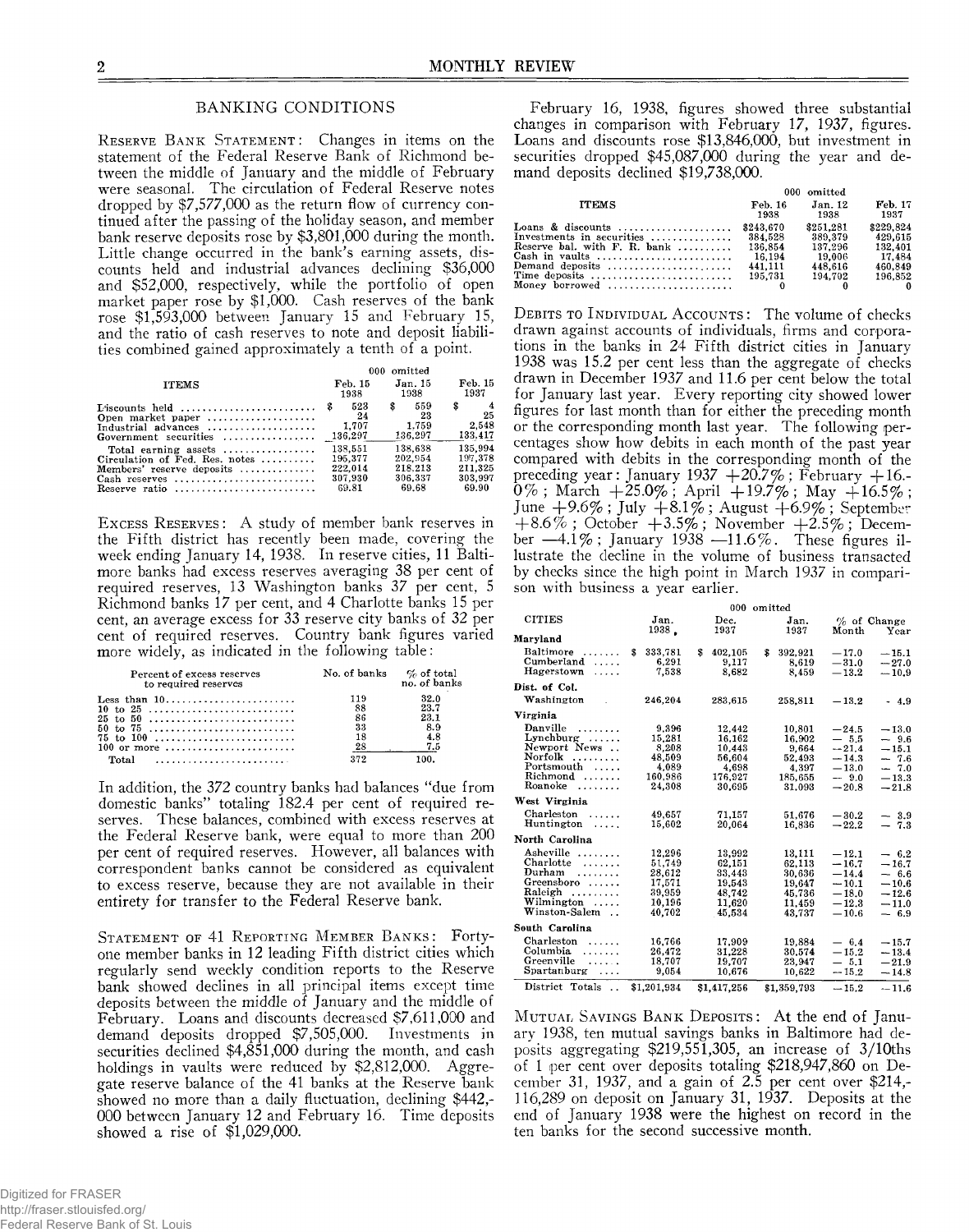### BUSINESS CONDITIONS

EMPLOYMENT: Employment conditions did not improve in the Fifth district in January, but on the contrary there appears to have been some increase in workers laid off entirely and a greater reduction in payrolls through shortened hours. The volume of construction work under way in January was about the same as in December, but was much below the January 1937 level. Coal output in January was substantially below output in either December or last January. Textile mills and rayon plants operated at approximately the December rate, but a number of less important industries worked on sharply reduced schedules.

The following figures, compiled by the Bureau of Labor Statistics from records submitted by a large number of identical industries, show the trends of employment and payrolls in the Fifth district from December to January: **Percentage change from**

|               |                                              | r ercentage change rivin<br>Dec. 1937 to Jan. 1938 |
|---------------|----------------------------------------------|----------------------------------------------------|
| <b>STATES</b> | In number In amount<br>on payroll of payroll |                                                    |
| Maryland      | $-9.8$                                       | $-10.6$                                            |
|               |                                              | $-10.7$                                            |
|               |                                              | $-9.2$                                             |
|               |                                              | $-24.4$                                            |
|               |                                              | $-4.3$                                             |
|               |                                              | $-6.1$                                             |
|               |                                              |                                                    |

**COMMERCIAL FAILURES:** Due to the pressure of year-end settlements, business failures usually rise in January, and in the Fifth district last month bankruptcies increased 37.2 per cent in number in comparison with December failures, while aggregate liabilities involved rose by 101.4 per cent. At the same time, bankruptcies in the United States rose in number by 41.6 per cent, but liabilities involved rose only 13.1 per cent. Fifth district insolvency figures in January 1938 for both number and liabilities compared more favorably than National figures with the corresponding data a year earlier. January 1938 failures in the Fifth district decreased 3.3 per cent in comparison with January 1937 insolvencies, while the United States showed an increase in number of 62.8 per cent. Further, Fifth district liability figures in January this year were only 37.5 per cent higher than liabilities in January 1937, while the United States showed a rise in liabilities of 73.6 per cent during the year.

|                   | Number of failures |       | Total Liabilities |              |
|-------------------|--------------------|-------|-------------------|--------------|
| PERIOD            | District U.S.      |       | $\bold{Distriet}$ | IL S.        |
| January, $1938$ , | 59                 | 1.320 | \$719,000         | \$15,035,000 |
| December $1937$   | 43                 | 932   | 357.000           | 13.291.000   |
| January 1937      | 61                 | 811   | 523.000           | 8.661.000    |

AUTOMOBILE NEW CAR REGISTRATIONS: Sales of new passenger automobiles in January in the Fifth district declined nearly 33 per cent from sales in December, and were 48.3 per cent less than January 1937 sales. The decline in comparison with January a year ago was comparatively uniform throughout the district, varying from a decrease of 40.1 per cent in Virginia sales to 51.8 per cent in North Carolina. Of the cars sold in January this year, 65.4 per cent were models of the three most popular makes, while 66.8 per cent of cars sold in January 1937 were of the same makes. The following figures on sales were reported by *R. L. Polk & Company* of Detroit:

| Registrations of New Passenger Cars |  |  |
|-------------------------------------|--|--|
|                                     |  |  |

| <b>STATES</b>                 |       | January 1938 January 1937 | $\%$ Change |
|-------------------------------|-------|---------------------------|-------------|
| Maryland                      | 1.648 | 3.373                     | $-51.1$     |
| Dist. of Col.                 | 1.115 | 2.137                     | $-47.8$     |
| Virginia                      | 2.441 | 4.076                     | $-40.1$     |
| West Virginia                 | 1.124 | 2.303                     | $-51.2$     |
| North Carolina                | 2.404 | 4.991                     | $-51.8$     |
| South Carolina                | 1.184 | 2,308                     | $-48.7$     |
| Totals $\ldots \ldots \ldots$ | 9.916 | 19,188                    | $-48.3$     |

Digitized for FRASER http://fraser.stlouisfed.org/ Federal Reserve Bank of St. Louis

CONSTRUCTION: New building provided for in permits issued and contracts awarded shows some signs of revival, but total figures continue much below the figures for the corresponding period a year ago. Building permits issued in January 1938 in 31 Fifth district cities totaled \$4,125,673, a decrease of 27.3 per cent in comparison with permits issued in January 1937 totaling \$5,672,717, but 16 of the 31 cities reported higher figures for the later month. Baltimore and Washington, with a combined decline of 53.6 per cent, accounted for most of the district decrease. The five leading cities in order in value of permits issued last month were Washington, Charlotte, Baltimore, Norfolk and Richmond, the Charlotte and Norfolk figures being much larger than January 1937 figures.

Contract awards for all types of construction, both rural and urban, totaled \$19,438,000 in the Fifth district in January 1938, a decrease of 32.1 per cent in comparison with awards totaling \$28,647,900 in January 1937, according to figures collected by *F. W. Dodge Corporation.* Of last month's contracts, \$4,587,000 represented residential work, compared with \$11,241,700 for this type of work in January 1937, a decrease this year of 59.2 per cent. Contract award figures include such projects as bridges, roads, dams and other engineering work as well as industrial, commercial and residential buildings.

COAL MINING: Bituminous coal mines in the United States dug 30,173,000 net tons of coal in January 1938, compared with 36,226,000 tons in December 1937 and 40.940.000 tons in January last year. On a daily basis, output for January this year was 1,202,000 tons, against 1.393.000 tons in December and 1,631,000 tons in January 1937. Hampton Roads ports shipped 1,829,430 tons between January 1 and February 5, 1938, compared with 2,546,984 tons shipped through the same ports in the corresponding period last year.

COTTON TEXTILES: Mill activity increased somewhat in early January, but slackened again toward the end of the month when production began to exceed shipments and mill inventories increased. Indications are that stocks of cotton goods in finishing and garment manufacturing establishments, as well as in wholesale and retail channels, have decreased considerably during recent weeks. Prices of textile products have not advanced as much as cotton prices, and mill margins narrowed in late January and the first half of February. Consumption of cotton by states in the Fifth district in January 1938, December 1937 and January 1937, in bales, is shown in the accompanying table:

| MONTHS                  | No. Carolina So. Carolina Virginia |         |        | District |
|-------------------------|------------------------------------|---------|--------|----------|
| January 1938            | 116.448                            | 89.303  | 10.552 | 216.303  |
| $December 1937  \dots $ | 104.593                            | 93.865  | 10.237 | 208.695  |
| January 1937 <i></i>    | 174.415                            | 127.699 | 13.306 | 315.420  |

Spindle activity in December declined to an average of 214 hours per spindle in place for the United States as a whole. South Carolina led all states with 287 hours per spindle in place, and Virginia with 232 hours tied for seventh place and was above the National average, but North Carolina dropped to ninth place and below the average with 211 hours per spindle. Total spindle hours of operation in December numbered 5,726,020,185 hours, of which the Carolinas and Virginia accounted for 3,058,102,-237 hours, or 53.4 per cent, although the three states contain only 46.4 per cent of spindles in place.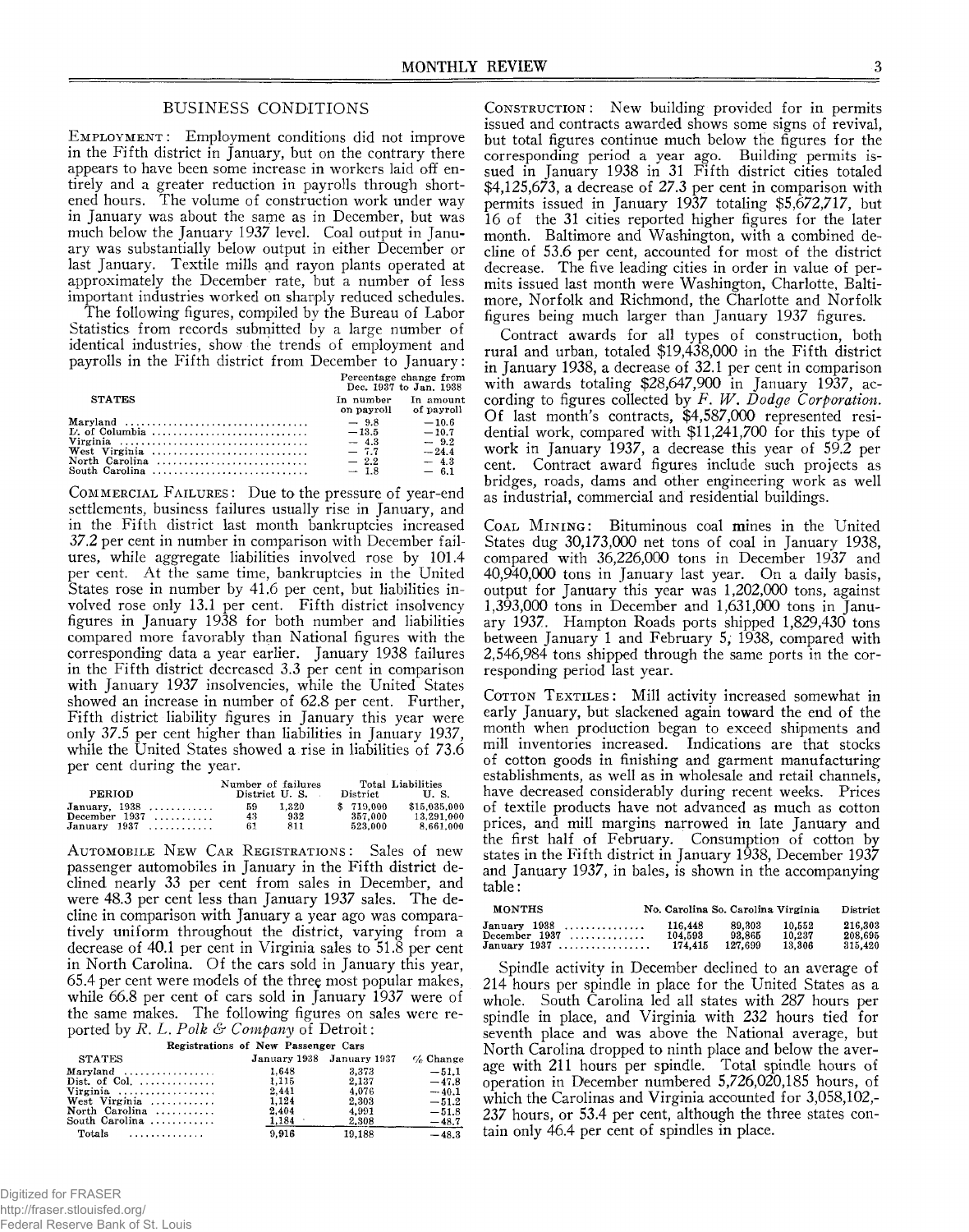RAYON: The *Rayon Organon* index of deliveries of yarn by manufacturers was 374 in January 1938, in comparison with 240 in December and 737 in January last year, the index being based on average monthly shipments in 1923- 1925 as 100. At the end of January rayon manufacturers held 2.8 months' supply, based on average shipments in the past 12 months. According to the *Organon,* prices of yarn were materially reduced in December and January, placing rayon in a favorable bargaining position with other textile fibers. Weavers' excess stocks of rayon woven goods, except highly seasonal lines, have been largely reduced by drastic liquidation of inventories in the past five months, and the trade expects that even a hand-to-mouth yarn buying policy over the next few months will continue to lift rayon deliveries from the exceedingly low point reached in December.

**COTTON:** Spot cotton prices on ten Southern markets advanced slowly but steadily during the last week in January and the first half of February, and on February 11 averaged 8.82 cents per pound for 7/8 inch staple, middling grade. The Commodity Credit Corporation received reports on a total of 4,936,000 bales of the 1937 crop pledged on Government loans through February 10. Exports of cotton in January, while smaller than in December, exceeded January 1937 shipments abroad, and Japan came back into the market strongly for 108,584 bales after taking only 119,921 bales between August 1 and December 31, 1937. Japanese use of cotton has been reduced substantially in the past year by Government regulations requiring the inclusion of rayon fibers in all cotton textiles, averaging about 10 to 15 per cent. Japan has become the leading manufacturer of rayon yarn, but has to import **COttOn. Cotton Consumed and On Hand**

|                                                                                         | (Bales)      |                        |                                         |           |
|-----------------------------------------------------------------------------------------|--------------|------------------------|-----------------------------------------|-----------|
|                                                                                         | Jan.<br>1938 | Jan.<br>1937           | Aug.1 to Jan. 31<br>This Year Last Year |           |
| Fifth district states:<br>Cotton consumed                                               | 216,303      | 315.420                | 1,511,593                               | 1,801,477 |
| Cotton growing states:                                                                  |              |                        |                                         |           |
| Cotton consumed<br>Cotton on hand $\tan 31$ in                                          | 373.080      | 565.270                | 2,631,857                               | 3.223.525 |
| Consuming establishments $\ldots$ 1,489,994<br>Storage & Compresses $\ldots$ 11,684,083 |              | 1,755,065<br>6.689.943 | $\ddotsc$<br>.                          | .<br>.    |
| <b>United States:</b>                                                                   |              |                        |                                         |           |
| $Cotton$ consumed $\ldots \ldots \ldots$<br>Cotton on hand Jan. 31 in                   | 434.740      | 678.786                | 3.085.298                               | 3.855.288 |
| Consuming establishments<br>Storage & compresses $11,771,749$                           | 1,762,609    | 2.073.679<br>6.778.820 | .<br>. <sup>. .</sup>                   | .         |
| Exports of cotton $\dots\dots\dots\dots$                                                | 647.481      | 538.280                | 3.832.247                               | 3.435.082 |

TOBACCO MARKETING: Although most leaf tobacco was sold prior to the Christmas holidays, 14 markets in North Carolina and 18 in Virginia were open in January and sold 51,710,788 pounds of relatively low grade tobacco. Prices declined as the end of the season approached, as usual when growers sell the odds and ends of the crop. Sales last month and for the season to February 1 were as follows:

|                                                       | Producer's Tobacco Sales, Lbs. |                         | Price per Cwt. |                |
|-------------------------------------------------------|--------------------------------|-------------------------|----------------|----------------|
| <b>STATES</b>                                         | Jan. 1938                      | Jan. 1937               | 1938           | 1937           |
| North Carolina (Flue-cured)                           | 17.625,606                     | 11,438,188              | \$14.41        | \$16.73        |
| (Burley)<br>North Carolina, Total                     | 3.005.494<br>20.631,100        | 1.055.180<br>12,493,368 | 19.27<br>15.09 | 39.59<br>18.65 |
| N. C. Season to 1/31/38                               | 575.472.031                    | 435, 121, 786           | 24.47          | 22.92          |
| Virginia<br>(Flue-cured)<br>$\cdot \cdot \cdot \cdot$ | 12.519.845                     | 10.116.549              | \$13,50        | \$18.06        |
| $(Fire-cured)$ ,                                      | 9,355,594                      | 9.380.583               | 11.02          | 14.10          |
| $(Burley) \dots \dots$                                | 7.841.406                      | 3.652.790               | 17.13          | 33.90          |
| $(Sun-cured) \dots$                                   | 1.362.843                      | 1,605,876               | 9.30           | 16.44          |
| Virginia. Total                                       | 31.079.688                     | 24.755.798              | 13.48          | 18.79          |
| Va. Season to 1/31/38                                 | 119,819,250                    | 111,297.855             | 20.54          | 21.74          |
| South Carolina, Season                                | 101,352,469                    | 69,841,461              | \$20.83        | \$19.89        |

**TOBACCO MANUFACTURING:** The Bureau of Internal Revenue reports tobacco products manufactured in January 1938 and 1937 as follows:

|                                                        | Jan. 1938                     | Jan. 1937                     | $\%$ Change      |
|--------------------------------------------------------|-------------------------------|-------------------------------|------------------|
| Smoking & Chewing<br>$Tobacco.$ Pounds $\ldots \ldots$ | 23,354,516                    | 22.785.433                    | $+2.5$           |
| $Cigareites$ , Number                                  | 13.058.452.906<br>328.574.263 | 13.436.210.177<br>356,996,363 | $-2.8$<br>$-8.0$ |
| Cigars. Number $\dots\dots\dots\dots$<br>Snuff, Pounds | 2.925.067                     | 2.973.836                     | $-1.6$           |

## **RETAIL TRADE IN DEPARTMENT STORES:**

|                                                                                                                                                         | Net Sales<br>Jan. 1938<br>comp. with<br>January<br>1937              | Stocks<br>Jan. 31, 1938<br>Jan. 31 Dec. 31<br>1937 | compared with<br>1937                           | Ratio Jan.<br>collections<br>to accounts<br>outstanding<br>January 1 |
|---------------------------------------------------------------------------------------------------------------------------------------------------------|----------------------------------------------------------------------|----------------------------------------------------|-------------------------------------------------|----------------------------------------------------------------------|
| Richmond (3) $+8.7$<br>Baltimore (8) $+7.7$<br>Washington (6) $+2.3$<br>Other Cities (15) $+1.1$<br>District (30) $+3$                                  | $\cdot$ .3                                                           | $+7.8$<br>$-7.9$<br>$-7.4$<br>$+2.8$<br>- 4.9      | $-7.1$<br>$-10.0$<br>$-4.8$<br>$-3.0$<br>$-6.8$ | 33.0<br>33.1<br>27.6<br>29.8<br>30.2                                 |
| Same stores by States<br>with 26 stores added:<br>Virginia $(13)$<br>West Virginia (9)<br>North Carolina (8)<br>South Carolina (11).<br>District $(56)$ | $+8.2$<br>$+13.7$<br>$-3.2$<br>$-7.1$<br>$+$ $\cdot$ $\cdot$ $\cdot$ |                                                    |                                                 |                                                                      |

## $W$  **HOLESALE** TRADE, 133 **FIRMS**:

| <b>LINES</b>                                                                                                                                                                                                                | Jan.<br>1937                                                                                           | Net Sales<br>Jan. 1938<br>comp. with<br>Dec.<br>1937                                                  | Jan. 31<br>1937                                                                                | Stocks<br>compared with<br>Dec. 31<br>1937                                                            | Ratio Jan.<br>Jan. 31, 1938 collections<br>to accounts<br>outstanding<br>January 1 |
|-----------------------------------------------------------------------------------------------------------------------------------------------------------------------------------------------------------------------------|--------------------------------------------------------------------------------------------------------|-------------------------------------------------------------------------------------------------------|------------------------------------------------------------------------------------------------|-------------------------------------------------------------------------------------------------------|------------------------------------------------------------------------------------|
| Shoes $(5)$<br>Drugs $(14)$<br>Dry Goods $(6)$<br>Electrical Goods (28)<br>General Hardward (23).<br>Groceries $(20)$<br>Industrial Supplies (10)<br>Plumbing & Heating (8)<br>Paper & Products $(6)$<br>Miscellaneous (13) | $-26.2$<br>$-3.4$<br>$-28.4$<br>$-28.9$<br>$-16.3$<br>$-4.0$<br>$-33.5$<br>$-8.9$<br>$-13.8$<br>$-2.9$ | $+145.8$<br>- .5<br>$+$ 1.2<br>$-42.2$<br>$+11.4$<br>$-9.0$<br>$-5.7$<br>$-21.6$<br>$-3.0$<br>$-17.0$ | $-18.2$<br>$+3.1$<br>$-3.6$<br>$+15.4$<br>$+4.1$<br>$-4$<br>$+ 5.4$<br>.0<br>$+4.9$<br>$+ 5.1$ | $+8.4$<br>$+4.8$<br>$+14.2$<br>$+$ .3<br>$+3.9$<br>$+$<br>- 3<br>$-1.3$<br>$+6.2$<br>$+4.9$<br>$-5.3$ | 46.5<br>93.6<br>42.3<br>72.5<br>44.6<br>109.3<br>65.1<br>56.8<br>57.4<br>69.6      |

Note: The wholesale trade figures are included through the courtesy of<br>the Bureau of Foreign & Domestic Commerce. Only 81 of the 133 whole-<br>sale firms reported on stocks, and 98 reported on receivables and collections.

(Compiled February 21, 1938)